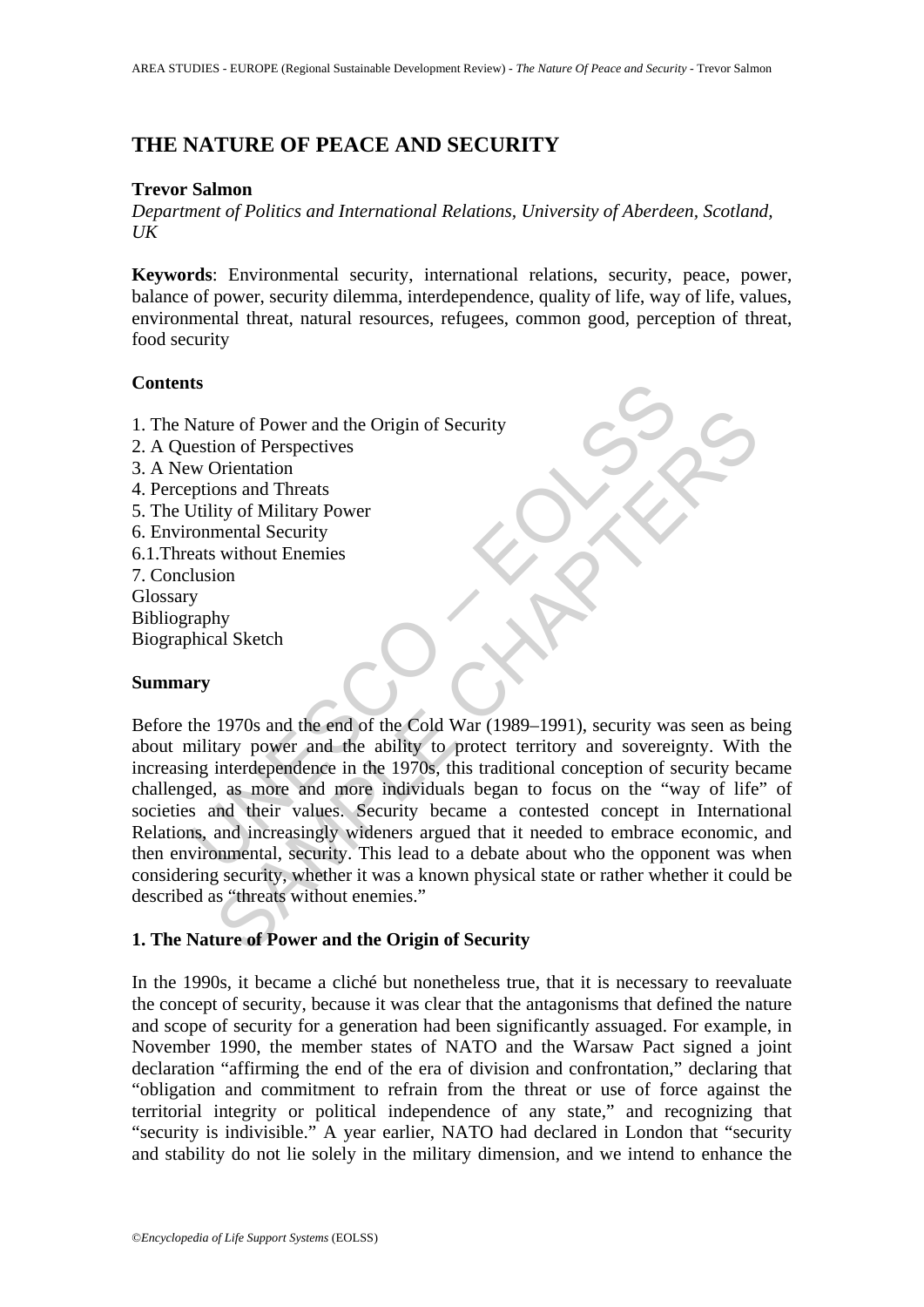political component of our Alliance." By November 1991, NATO had abandoned the use of "threats" when speaking of the security environment and now used the concept of "risks."

This perception of the possible change in the components of security and in issues attracting priority in government attention was not, however, merely the result of the events in Eastern Europe in 1989 and the ending of the Cold War. In 1975 Henry Kissinger, as US Secretary of State, had spoken of the "progress in dealing with the traditional agenda" as no longer sufficient, since a "new and unprecedented kind of issue has emerged. The problems of energy, resources, environment, population, the issues of space and the seas now rank with the questions of military security, ideology and territorial rivalry which have traditionally made up the diplomatic agenda."

As a consequence, it has become almost routine to echo Joseph Nye's observation that "security problems have become more complicated as threats to state autonomy have shifted from the simply military, in which the threat is defined largely in terms of territorial integrity, to the economic."

notial rivary winch nave traditionally made up the uppoinant age<br>nsequence, it has become almost routine to echo Joseph Nye's o<br>y problems have become more complicated as threats to state a<br>from the simply military, in whi quence, it has become almost routine to echo Joseph Nye's observation<br>roblems have become more complicated as threats to state autonomy l<br>m the simply military, in which the threat is defined largely in term<br>ttegrity, to t The shift has led some to perceive a fundamental shift in the conduct of human relations, such that it may be possible to speak of a nonviolent conflict culture. This is, of course, much like the situation in domestic politics in developed Western societies, where the disagreements that exist have become routinized, institutionalized, and legitimized by agreed upon and well-established mechanisms for resolving conflict. It is crucial to appreciate that the focus of any politics is disagreement or conflict. There is no suggestion here that decisionmakers engaged in politics never agree, or that public disagreement is necessary before politics begin. It is important to remember, however, that conflict lies at the root of politics. In a world of universal agreement, there would be no need for it. Because disagreement or conflict lie at the heart of politics, so does the concept of power, for it is power that is a mechanism for resolving disagreement, and for determining in David Easton's famous phrase, the "allocation of values for a society."

Domestically, this is achieved by the acceptance of some procedure such as (but not necessarily) elections. In some states, it is still true that the procedure is the subject of contention, and there continue to be coups, revolutions, low-intensity wars, and usurpations.

Generally, however, a key feature of the distinction between domestic and international politics is that internationally, there is no government or other legitimate authority backed up by the monopoly of force as the ultimate sanction. In the international arena, there is no world government, no fully articulated and enforceable system of international law, and no underlying consensus among the members of the international systems on acceptable goals or even, on occasion, on how disagreements should be resolved. This has led to the traditional view that in the absence of world government, international politics can be seen as the constant pursuit of self-interest by the actors involved. As Reynolds has noted, from this perspective, international politics is preeminently concerned with "the art of achieving group ends against the opposition of other groups. But the groups are unconstrained in this competition by anything other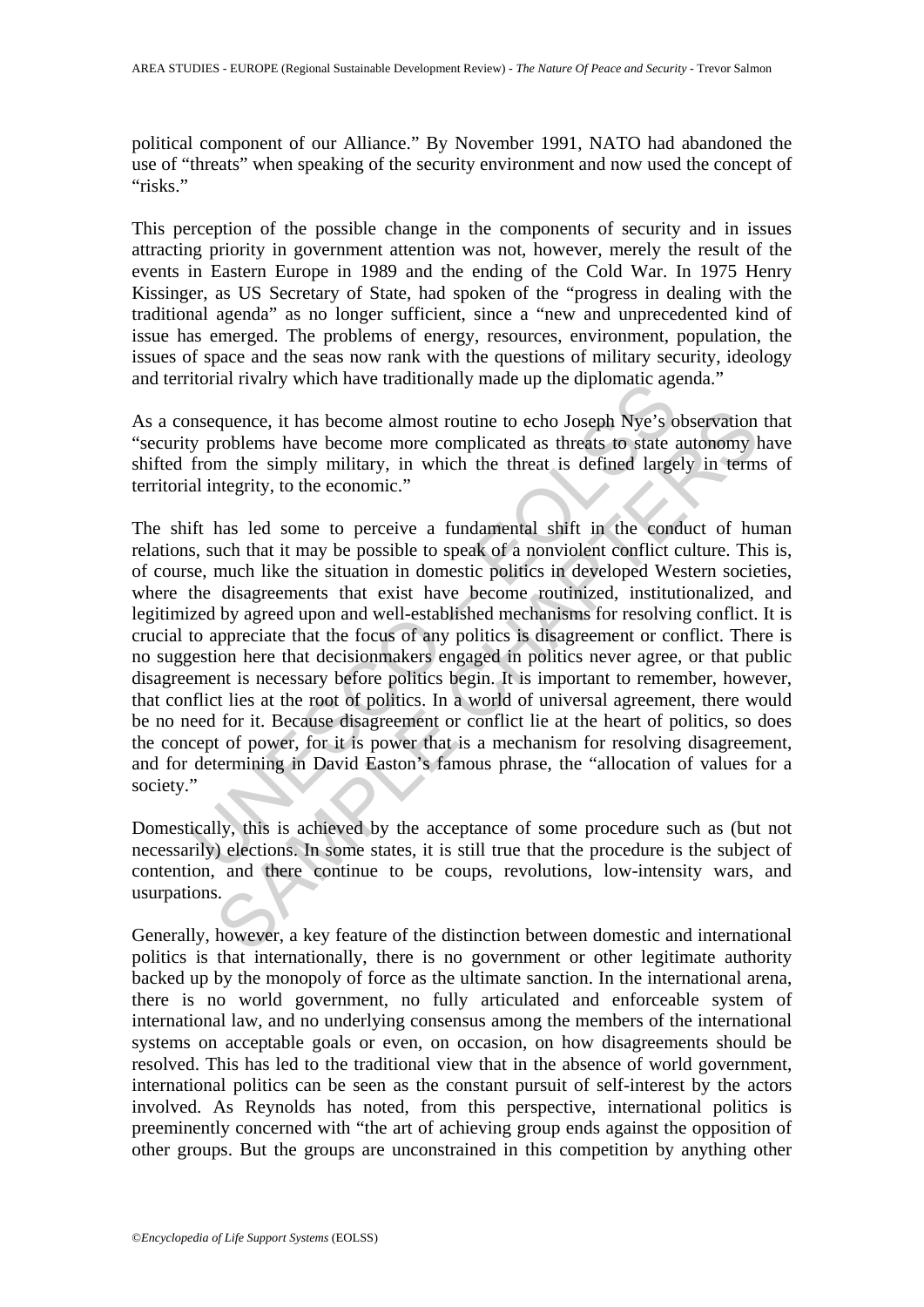than the limits on their power, and the losses that their controllers think they might suffer from the adoption of particular courses of action."

International politics is therefore based on the recognition of disagreement, and that the capacity to impose one's will "is limited by the will and effective ability of other states to impose theirs. The conduct of international relations must therefore always be the delicate adjustment of power to power."

in the mean of mentalonal pointes, and medie of points in general of their exements are also to be found in the world, even though violence is usual. This led historically to two major philosophical dispendent and the Real d. This led historically to two major philosophical disputes about<br>al nature of international relations: the Hobbesian state of nature versus<br>and the Realist versus Utopian debate of the first part of the twent<br>the turn of As Howard goes on to say, the delicate adjustment of power to power leads to "an order which though fully satisfying to nobody, is just tolerable to all." It is order nonetheless. Such a perspective in turn leads to the realization that while disagreement and conflict lie at the heart of international politics, and indeed of politics in general, cooperation and agreements are also to be found in the world, even though violence is lurking in the background. This led historically to two major philosophical disputes about the fundamental nature of international relations: the Hobbesian state of nature versus the Lockeian, and the Realist versus Utopian debate of the first part of the twentieth century. At the turn of the twentieth century to the twenty-first century, as will be seen later, it has led to the wider debate about the nature of security.

## **2. A Question of Perspectives**

For Hobbes, writing in 1651, "during all the time that men live without a common Power to keep them all in awe they are in that condition which is called Warre; and such a warre, is as of every man, against every man . . . every man is Enemy to every man . . . men live without other security, other then their own strength."

In Hobbes' view this situation allowed for no industry, culture, building, art, and no society. It almost meant what Hobbes perceived to be the worst of all: continual fear, and danger of violent death. In his famous expression the life of man would be: "solitary, poore, nasty, brutish, and short."

While this has never existed per se, "yet in all times, Kings and Persons of Soveraigne authority, because of their Independency, are in continuall jealousies, and in the state and posture of Gladiators; having their weapons pointing, and their eyes fixed on one another; that is, their Forts, Garrisons, and Guns upon the Frontiers of their Kingdoms; and continuall Spyes upon their neighbours; which is a posture of War."

This is not, of course an accurate reflection of contemporary international relations, but it still encapsulates the fundamental assumptions of many about the nature of the system and of men for most of the twentieth century. Locke took a more opportunistic view, although he was also writing about a state of nature. He did not assert, as Hobbes had done, that in such a state of nature, antagonism was the supreme force between men. On the contrary, he firmly believed that sociability was the strongest bond between men. Men were equal, sociable, and free; but they were not licentious because they were governed by the laws of nature. He was clear that nature did not arm man against man, and that some degree of society was possible even in this state preceding government per se. Three and a half centuries later, the differing types of perception and assumptions about human nature that influenced Hobbes and Locke were still able to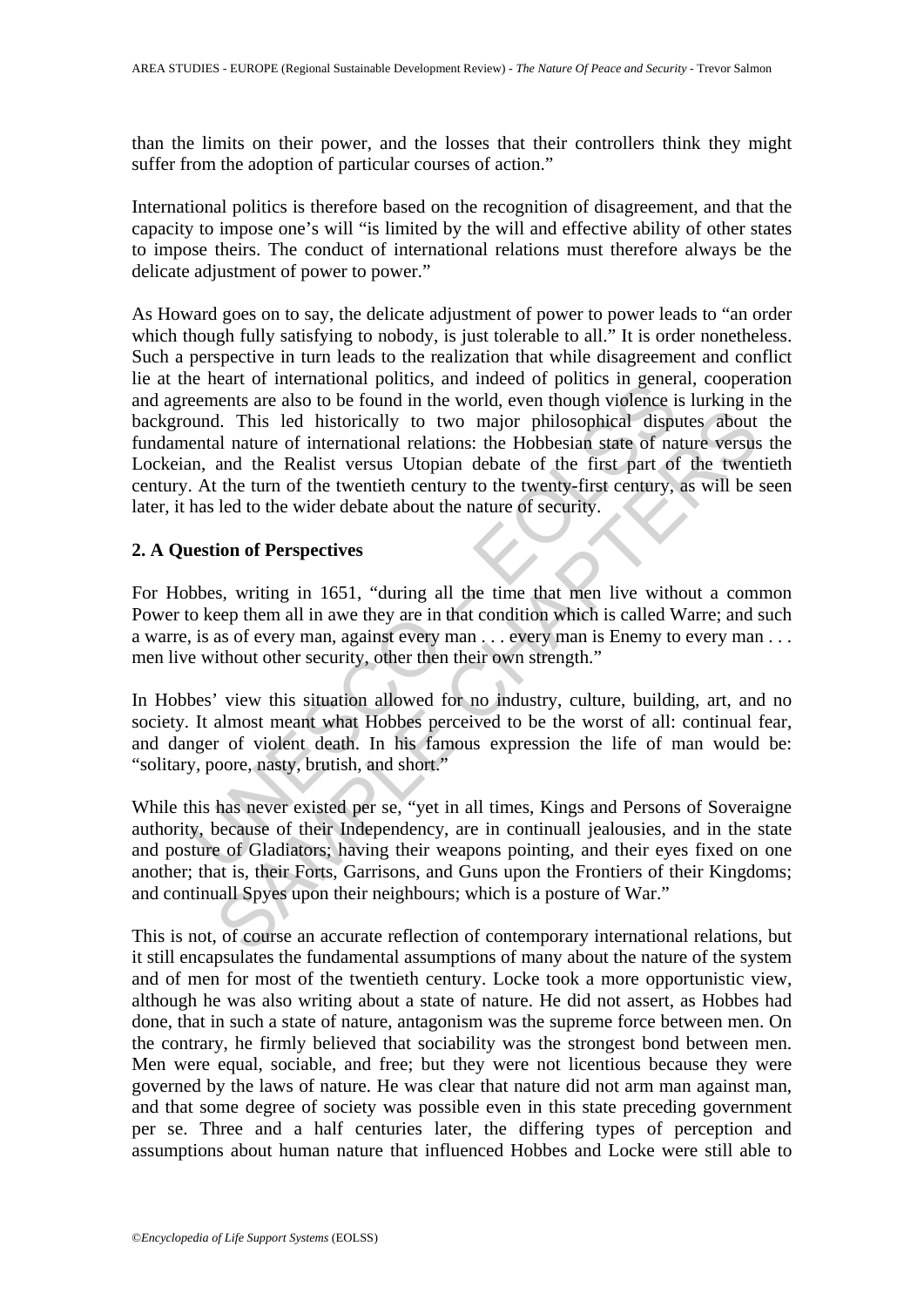divide approaches to the study of the nature of international relations.

Modern International Relations as a academic subject grew out of the belief that war must be prevented and that there must be no more carnage like that of 1914–1918. Between 1918 and 1939 the philosophical debate was renewed, this time between the Utopians/Rationalists and Realists. For Realists, power is the critical ingredient of international life. It cannot be eliminated, and is the primary motivation of states, and the pursuit of power is the primary obligation of states. International politics concerns the survival of states in a hostile environment.

In the post–1945 world these ideas were classically expressed by Hans Morgenthau, who argued that the "world, imperfect as it is from the rational point of view, is the result of forces inherent in human nature." He went on: "The main signpost that helps political realism find its way through the landscape of international politics is the concept of interests defined in terms of power . . . International politics, like all politics, is the struggle for power. Whatever the ultimate aims of international politics, power is always the immediate aim.

Given their pessimistic outlook, Realists also see war as a necessary evil, or at least an inherent evil in the system. This is because the basis of order is the delicate adjustment of power to power, or what came to known as the balance of power. States seek to provide for their security by seeking to balance the military power of their possible opponents. Periodically the perceived balance of their possible opponents will be challenged or tested, and those tests and challenges tend to involve military power. While it is too simplistic to see this state as a reflection of fallen man and sin, it is in marked contrast to the Utopian/Rationalist view, originating in the Enlightenment.

From the mundar nature. He went on. The main signal realism find its way through the landscape of international politics, I<br>ruggle for power. Whatever the ultimate aims of international politics, I<br>ruggle for power. Whate interests defined in terms of power ... International politics, like all political interests defined in terms of power ... International politics, like all political political international control. When the defined in ter The Enlightenment view held that man is perfectible or at least capable of improvement, perhaps with the aid of some social engineering. It assumed the inherent goodness of man. With rationality, man can achieve anything, including ways of transforming human behavior, establishing norms and rules of conduct acceptable and apparent to all, and ordering his affairs so as to avoid wars and conflict. It was felt that on this basis, a harmonious international political order could be achieved. This tradition made great play with the role of international institutions, international law, and the peaceful intent of public opinion. War was the result of a failure of rationality and of a failure to follow the will of the people. The debate between these schools became entangled in the events of the 1930s and the arguments about appeasement as against the more traditional views of international politics. Given the outbreak of World War II and the onset of the Cold War, for a generation after World War II, the realists won.

# **3. A New Orientation**

But as noted earlier, after that generation, a broader view of both the nature of international relations as a whole and of security began to take hold. Increasingly, it came to be assumed that even if survival was the original motivation for the creation of the state, or of the Hobbesian Leviathan that would bring peace and order to the disordered world of a state of nature, it was insufficient motivation once that peace and order appeared to have been secured. Then other needs, such as prosperity, began to be more important, and there is an extensive literature on individual need hierarchies,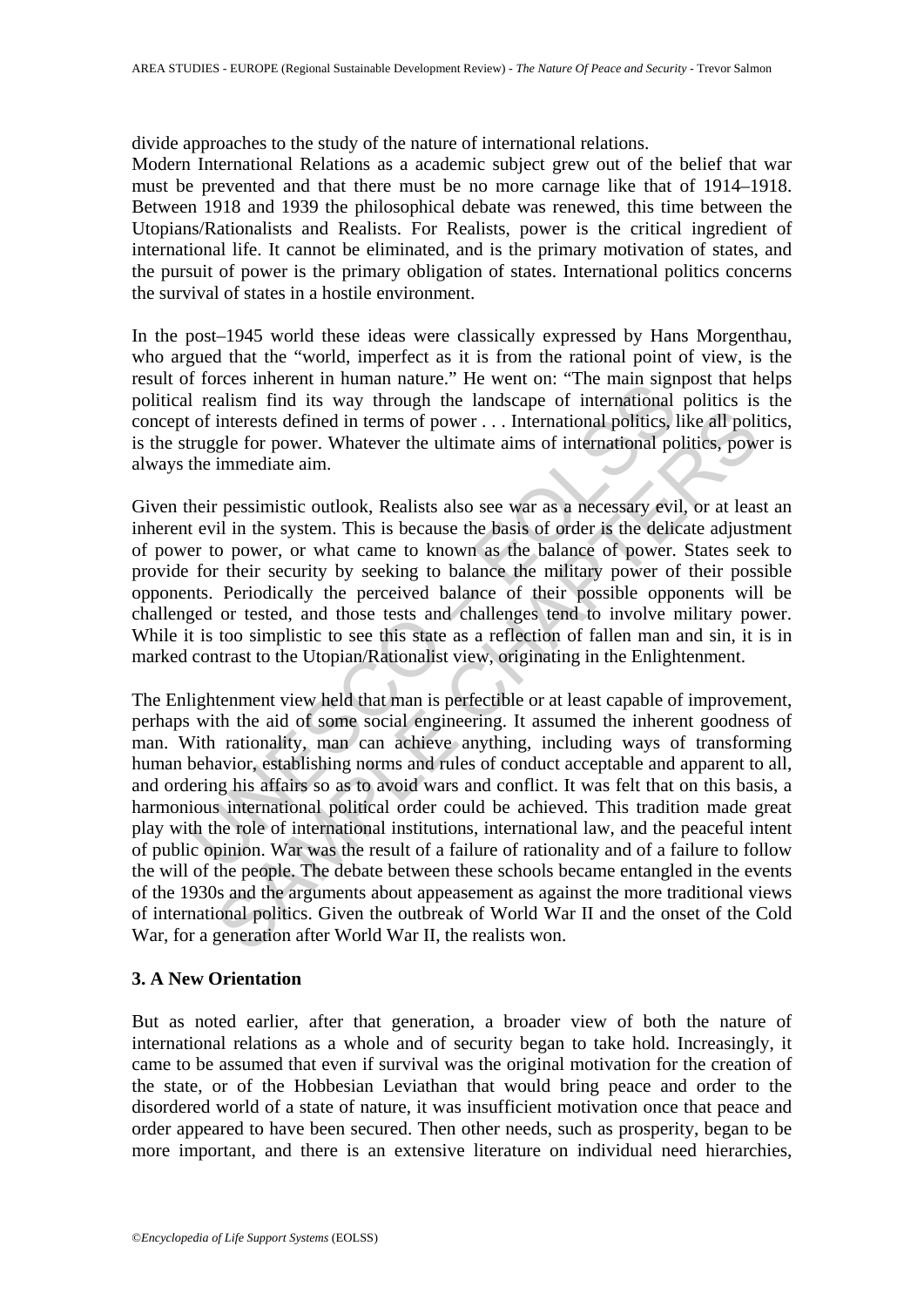which build up from the most basic need of survival or biological continuation of the system. One avenue for such an approach was the development of the complex interdependence theory by Keohane and Nye. Crucially they argued that: "The agenda of interstate relationships consists of multiple issues that are not arranged on a clear or consistent hierarchy. This absence of hierarchy among issues means, among other things, that military security does not consistently dominate the agenda . . . [and] Military force is not used by governments toward other government . . . when complex interdependence prevails*."* 

It is important to note that Keohane and Nye are not arguing that military force is irrelevant, but rather that in some situations, particularly among industrialized, pluralist, democratized states, force is "unimportant as an instrument of policy" in their relations with one another. What is also noteworthy is that interdependence does not mean there is no competition between states, but rather that the competition takes on somewhat different forms and is not limited as to means.

Even before this view was expressed, some had already taken the view that the real creation of international security was when a condition existed "in which states have a justifiably high expectation that there will be not a major war, and that in the peace that prevails their core values will not be under threat . . . . International security will exist when the members of the international society reach common consent about the rules of behavior between them and about the practical implementations of those rules."

and a start and the same than the same than the same model. The another. What is also noteworthy is that interdependence does<br>ompetition between states, but rather that the competition takes<br>ompetition between states, but petition between states, but rather that the competition takes on some<br>vertition between states, but rather that the competition takes on some<br>vrms and is not limited as to means.<br>The this view was expressed, some had alre In 1950, this was the orientation for the future of Western Europe in the European Coal and Steel Community, which was founded on the belief that "war is not merely unthinkable but materially impossible," and which Community later led to the European Union. Whatever the merits and demerits of the EC, whatever it may or may not do, it has among its members most assuredly fulfilled that original intention. Those who take this view would go on to argue that this shows that it is false to say—or assume—that war is a necessary or inherent feature of the international political system. Karl Deutsch, of course, observed many years ago that "certain areas . . . have, in the past 'permanently' eliminated wars . . . war has been eliminated permanently, for all practical purposes, over large areas."

Deutsch invoked the notion of security-community in which, among a group of people within a territorial area, a 'sense of community' had developed. A concomitant of this was the development of a set of institutions and practices strong enough to assure, for a long period, dependable expectations of peaceful change, expectation of peaceful change being a defining characteristic of community. This conception of community conjures up also Kenneth Boulding's view of peace as other than "the absence of something—the absence of turmoil, tension, conflict, and war." Peace is better to be seen as a "condition of good management, orderly resolution of conflict, harmony associated with mature relationships, gentleness, and love."

For others, this was and will be too high an expectation, incapable of fulfillment. Pessimists argue, following Hobbes, that we are merely witnessing the transformation of systems, that while one form of conflictual relationships in Europe has ended, another is already emerging, with the rise of nationalist/ethnic disputes. They take the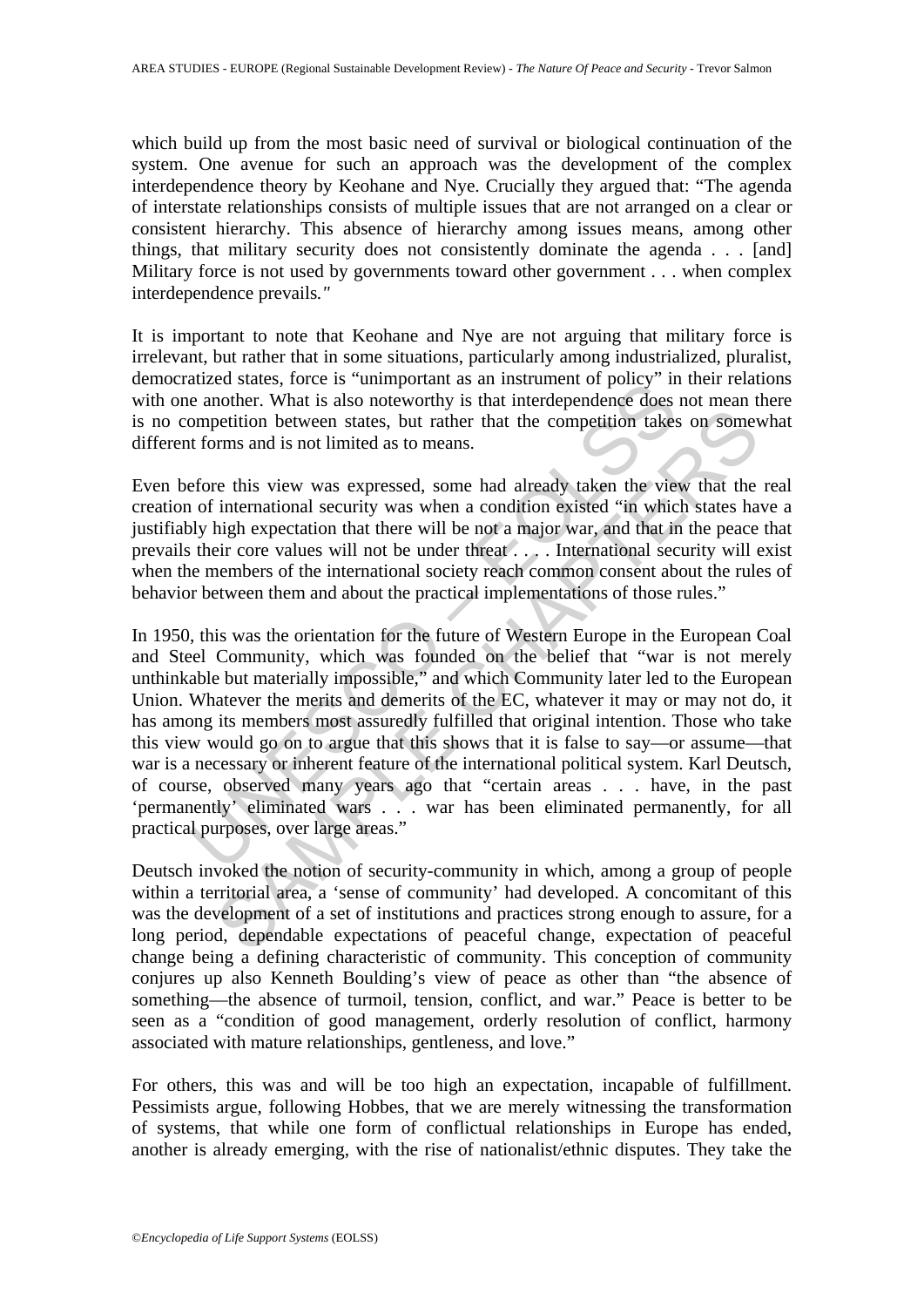view that the way of the future is not community and peace but several states being torn apart, with the turmoil in Yugoslavia between 1992 and 2000 as precursors of the future. Thus it is possible to be pessimistic about the future of Europe given the argument that the distribution and character of military power are the root causes of war and peace.

E. It is not just in ensuitable things simply.<br>
Ed of their delivery and their relative ease of delivery and penetrative<br>
er necessary to defeat the enemy before destroying them. The Gudenon<br>
transdaller, its accure capabi eccessary to defeat the enemy before destroying them. The Gulf War of 1<br>constration of the contemporary firepower available, its accuracy, and<br>capability. The bombing of the Federal Republic of Yugoslavia in 1999<br>each that Even more problematical in this debate is the impact of nuclear weapons. Although the destruction of 1939–1945 was awful, the events on Hiroshima and Nagasaki in August 1945 did herald a new order of destruction. It has been this expansion of force, magnified and exacerbated by nuclear weapons, that has made the debate about analytical perspectives not just an arcane debate among academics but a central issue of our time. It is not just the destructiveness of these weapons that is important, but also the speed of their delivery and their relative ease of delivery and penetration, so that it is no longer necessary to defeat the enemy before destroying them. The Gulf War of 1991 was a demonstration of the contemporary firepower available, its accuracy, and its destructive capability. The bombing of the Federal Republic of Yugoslavia in 1999 also demonstrated that despite the well-known horrors of war, it remains, in some situations, an instrument of policy for both defensive and offensive purposes.

- -
- -
- -

TO ACCESS ALL THE **18 PAGES** OF THIS CHAPTER, Visit: http://www.eolss.net/Eolss-sampleAllChapter.aspx

#### **Bibliography**

Baldwin D. (1979). Power Analysis and World Politics. *World Politics* **31,** January 1979. [Baldwin has the knack of explaining complicated things simply.]

Booth K. (1990). Steps Towards Stable Peace in Europe. *International Affairs* **66**:1, January. [A former traditionalist, Booth has been at the forefront of the new thinking.]

Boulding K. (1978). *Stable Peace*. Austin, TX, US: University of Texas. [Boulding was a little ahead of his time, but brought a powerful and critical intellect to the problems.]

Buzan B. (1991). Is International Security Possible? *New Thinking about Strategy and International Security* (ed. K. Booth). London: Harper Collins. [Buzan has contributed significantly to the debate on the new nature of security.]

Buzan B., Waever O. and de Wilde J. (1998). *Security: A New Framework of Analysis*. Boulder: Lynne Rienner. [This is the best theoretical study of the subject.]

Carr E.H. (1939). *The Twenty Years Crisis 1919–1939.* London: Macmillan. [Carr writes superbly on the clash of ideas after World War I.]

CFE: Conventional Forces in Europe (1990). *NATO Review* 38:6, December 1990.

Chipman J. (1992). The Future of Strategic Studies: Beyond Grand Strategy. *Survival* 34:1. [Chipman is from the traditionalist school.]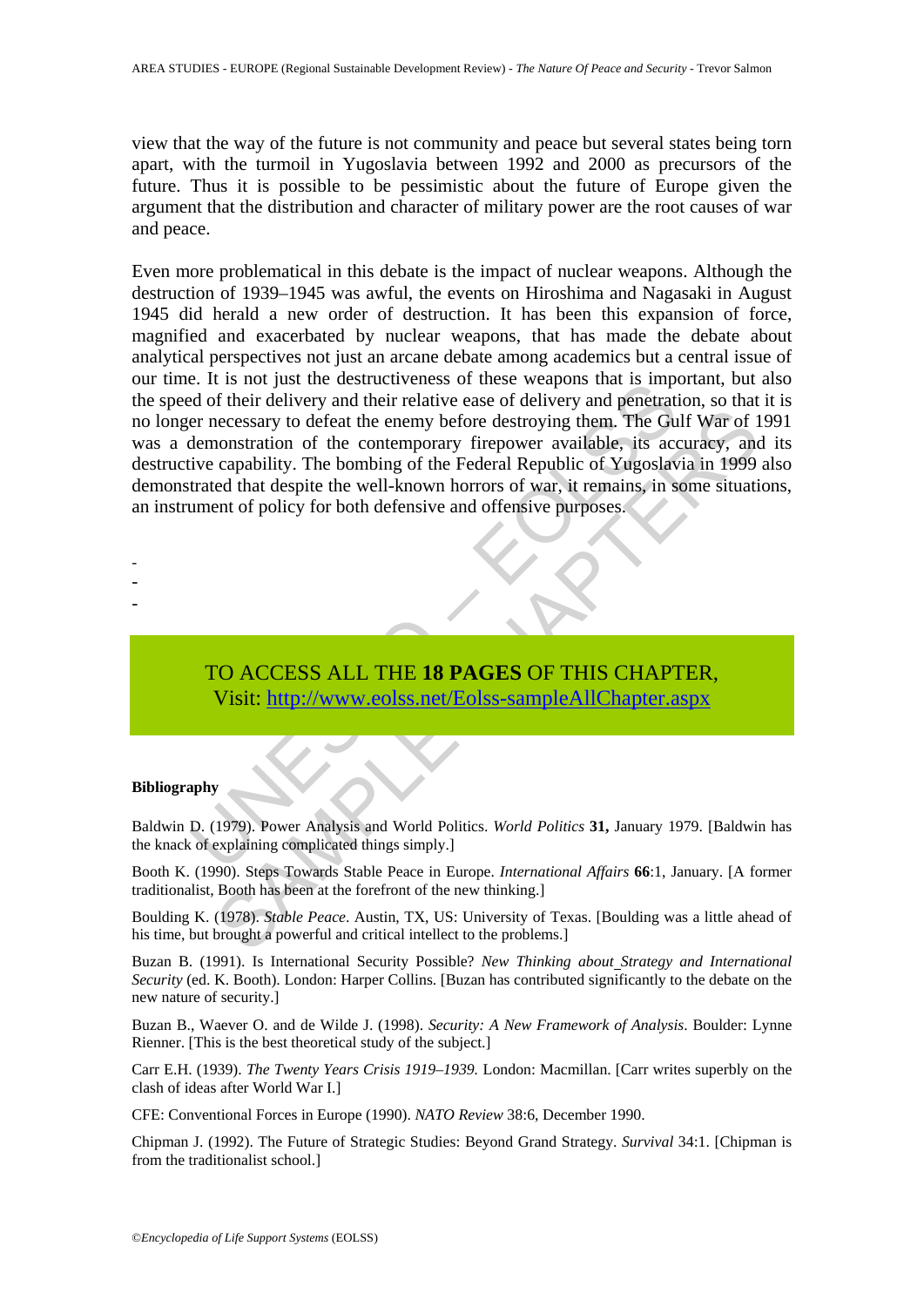Deudney D. (1990). The Case Against Linking Environmental Degradation and National Security. *Millennium* 19:3. [Deudney epitomizes this school.]

Deutsch K. et al. (1969). *Political Community and the North Atlantic Area.* New York: Greenwood. [Deutsch remains one of the best thinkers on "security community."]

Easton D. (1953). *The Political System.* New York: Knopf. [One of the seminal political science texts on the nature of politics.]

Finger M. (1991). The Military, the Nation-State and the Environment. *The Ecologist* 21:5. [Finger usually writes about nongovernmental actors.]

Garnett J. (1970). Introduction. *Theories of Peace and Security* (ed. J. Garnett). London: Macmillan. [Garnett's influence has been profound on traditional strategists.]

Herz J.H. (1959). *Political Realism and Political Idealism.* Chicago: University of Chicago Press. [Herz's "security dilemma" was a major contribution to the literature.]

H.M.S.O. (1990). *Statement on the Defence Estimates, Vol. I.* London: Her Majesty's Stationery Office.

Hobbes T. (1968). *Leviathan* (ed. C.B. Macpherson). Harmondsworth: Pelican.

dilemma" was a major contribution to the literature.]<br>
(1990). *Statement on the Defence Estimates, Vol. I.* London: Her Majesty's St.<br>
(1968). *Leviathan* (ed. C.B. Macpherson). Harmondsworth: Pelican.<br>
ixon T. (1991). On 990). *Statement on the Defence Estimates, Vol. I.* London: Her Majesty's Stationery Offices<br>968). *Leviathan* (ed. C.B. Macpherson). Harmondsworth: Pelican.<br>T. (1991). On the Threshold: Environmental Changes as Causes of Homer-Dixon T. (1991). On the Threshold: Environmental Changes as Causes of Acute Conflict. *International Security* 16:2.

Homer-Dixon T. (1994). Environmental Scarcities and Violent Conflict. *International Security* **19**:2. [Homer-Dixon has led the way in much of the new thinking.]

Howard M. (1970). Military Power and International Order. *Theories of Peace and Security* (ed. J. Garnett). London: Macmillan. [Howard's work is absolutely seminal.]

International Court of Justice (1949). *Reports.*

Keohane R.O. and Nye J. (1989). *Power and Interdependence*, Second Edition. Glenview: Little Brown. [This book crystallizes thinking on interdependence.]

Kissinger H. (1957). *Nuclear Weapons and Foreign Policy.* New York: Harper and Row. [The academic Kissinger's thinking underwent a number of changes on the role of nuclear weapons.]

Kissinger H. (1975). A New National Partnership, *Department of State Bulletin*, February 17, 1975. [An insightful guide to the beginning of the new thinking.]

Mische P. (1989). Ecological Security and the Need to Reconceptualize Sovereignty. *Alternatives* **14**:4. [Mische puts the sovereignty argument well.]

Morgenthau H. (1967). *Politics Among the Nations*, Fourth Edition*.* New York: Knopf. [Morgenthau epitomizes realist thinking.]

Noel-Barker P. (1959). *The Arms Race.* London: Calder. [Noel-Barker believed in the approach outlined by Grey.]

North Atlantic Council (1990). *NATO Review* 34:4, August 1990.

North Atlantic Council (1991). *NATO Review* 39:6, December 1991.

Nye J. (1989). The Contribution of Strategic Studies: Future Challenges. *Adelphi Paper* No. 235. London: International Institute of Strategic Studies. [A typical, insightful article by Nye.]

Palme Commission (1982). Common Security: A Programme for Disarmament. London: Pan. [A typical, innovative Palme piece.]

Prins G., ed. (1993). *Threats Without Enemies: Facing Environmental Security.* London: Earthscan. [This book brings a fresh dimension.]

Reynolds P.A. (1971). *An Introduction to International Relations.* London: Longman. [A basic but excellent text on the core of international relations.]

Rutten M. (2001). From St-Malo to Nice: European Defence: Core Documents. *Chaillot Papers* 47. Paris: WEU Institute. [A superb collection of the documents relating to the European common defense policy.]